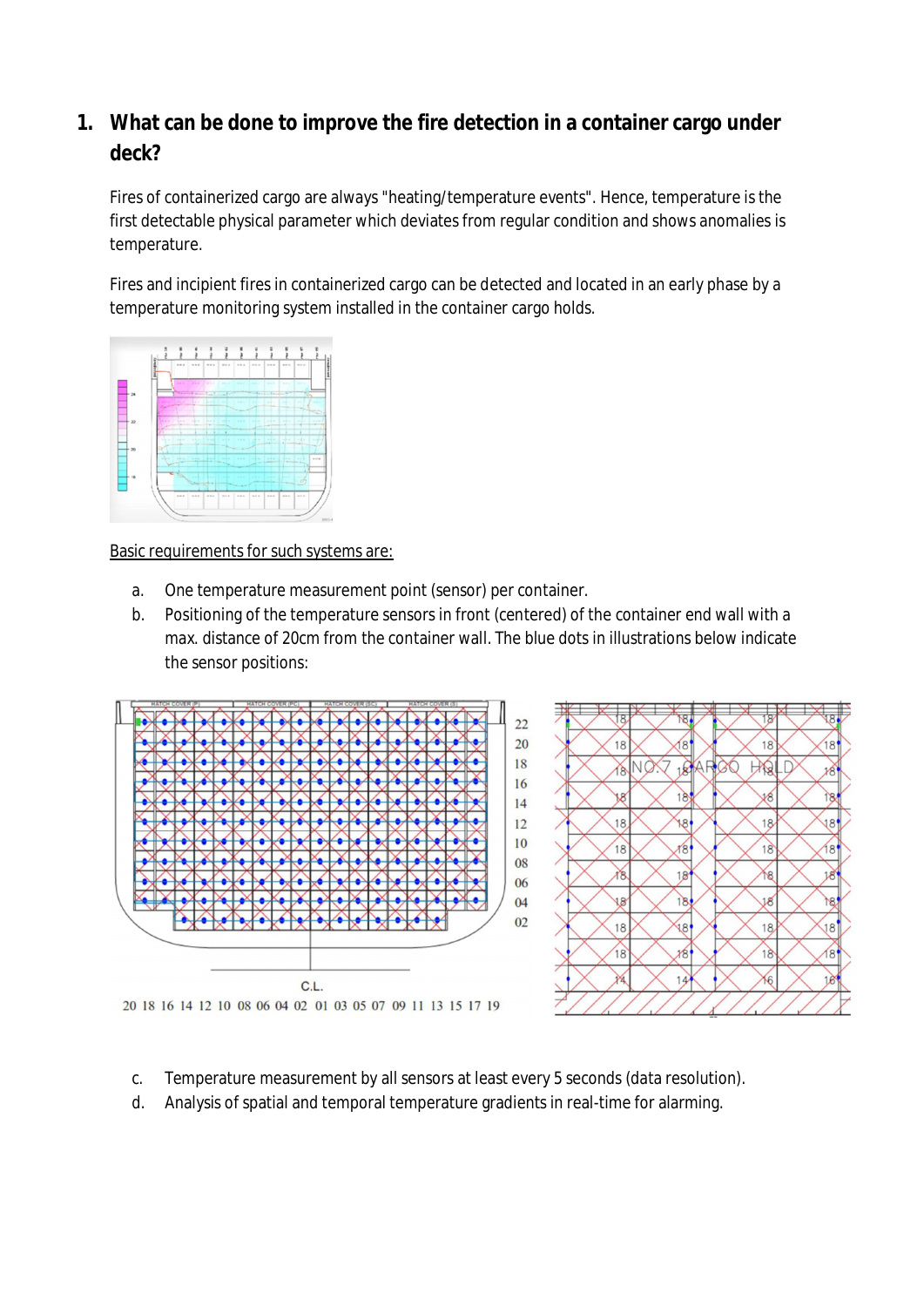#### Efficiency of this approach

Such temperature monitoring systems allow:

- Detection of container fires in an early phase when there is still ambient temperature around the concerned container in the cargo hold.
- Exact localization (bay-row-tier coordinates) of the concerned container.

The personnel on-board is informed about the exact location and in such an early phase that it is safe to approach the concerned container, to assess the situation and to take early and informed decisions on the further actions.

#### Technological feasibility

The requirements for continuous temperature monitoring of containers on a containership are very specific and rule out some technical approaches which work well in other application domains. The technological challenge is to measure/retrieve the temperature value of each container on a fullyladen containership.

#### *Optical systems*

Optical systems (thermal imaging, video-based systems) require unobstructed view to the objects to be monitored. On a containership an unobstructed view to containers is given only to a small percentage of the containers. Optical systems have the best reach on the vessel´s top area. There they could be used complementarily to other systems.

#### *Wireless solutions*

The space between containers on a laden containership is narrow and confined by metallic environment. These are adverse conditions for any approach based on wireless systems.

#### *Linear heat detection systems*

Linear heat detection systems (e.g. fibre-optical systems, sensor cables) are generally adequate for the fire detection application on containerships. Such systems are known from terrestrial applications.

The actual suitability for fire detection of containerized cargo on containerships must be assessed individually for each linear heat detection system.

#### Economic feasibility

We can only speak for our own solution and expect the cost to be in the range of < 1% of the total cost of a container vessel.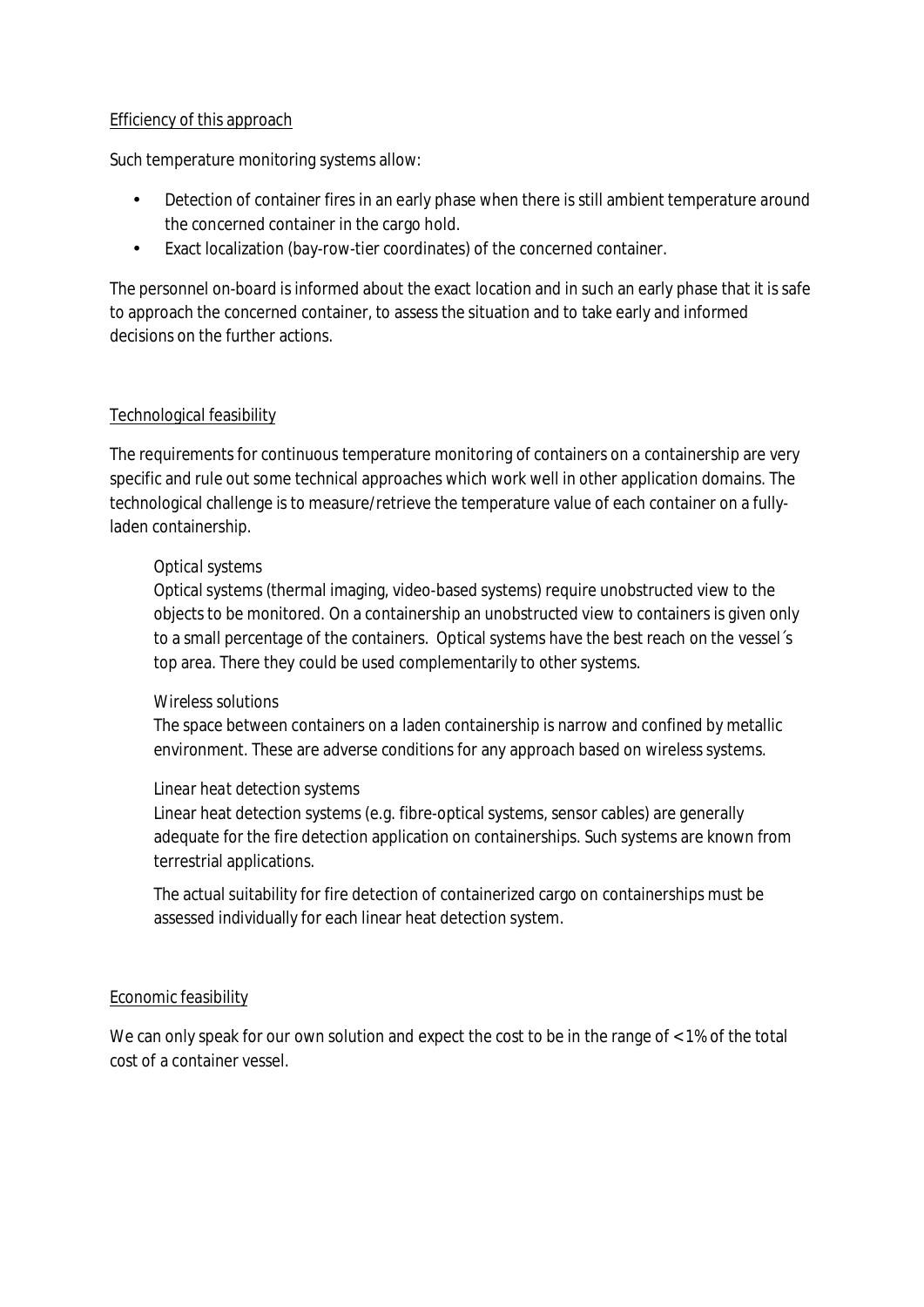**2. What can be done to improve the fire detection in a container cargo on deck?**

See input given above on question 1 "What can be done to improve the fire detection in a container cargo under deck?"

## Specifics for solutions on deck:

The temperature sensors must be positioned close to the containers. Hence, temperature sensor systems need to be mounted on the ship structure. Under deck there is no limitation – all containers may be reached, e.g. by using the cell guide structure.

On deck containers might be stacked higher than the cell guide structure. Hence, these containers cannot be covered by such sensor systems. An optical system (thermal imaging cameras) could be used as a complementary solution to monitor the temperature of the containers on the highest tier level. See illustrated example below:

Green: Containers which can be monitored by linear heat detection systems fixed on cell guides.

Yellow: Containers which could be monitored additionally by thermal imaging cameras.

Red: Non-reachable containers.



## **3. What can be done to enable a more precise and quick fire localisation?**

## Localization

In general, the achievable degree of localization of a sensor system depends on the measurement resolution of the sensor system.

Hence, if a fire/heating event in containerized cargo should be localized, the concerned container needs to be identified. Consequently, an adequate fire detection system must provide (at least) one sensor per container.

## Quick and precise fire detection

For the precise and quick detection of a fire/heating event of containerized cargo the temperature gradients must be identified very early and need to be correctly interpreted.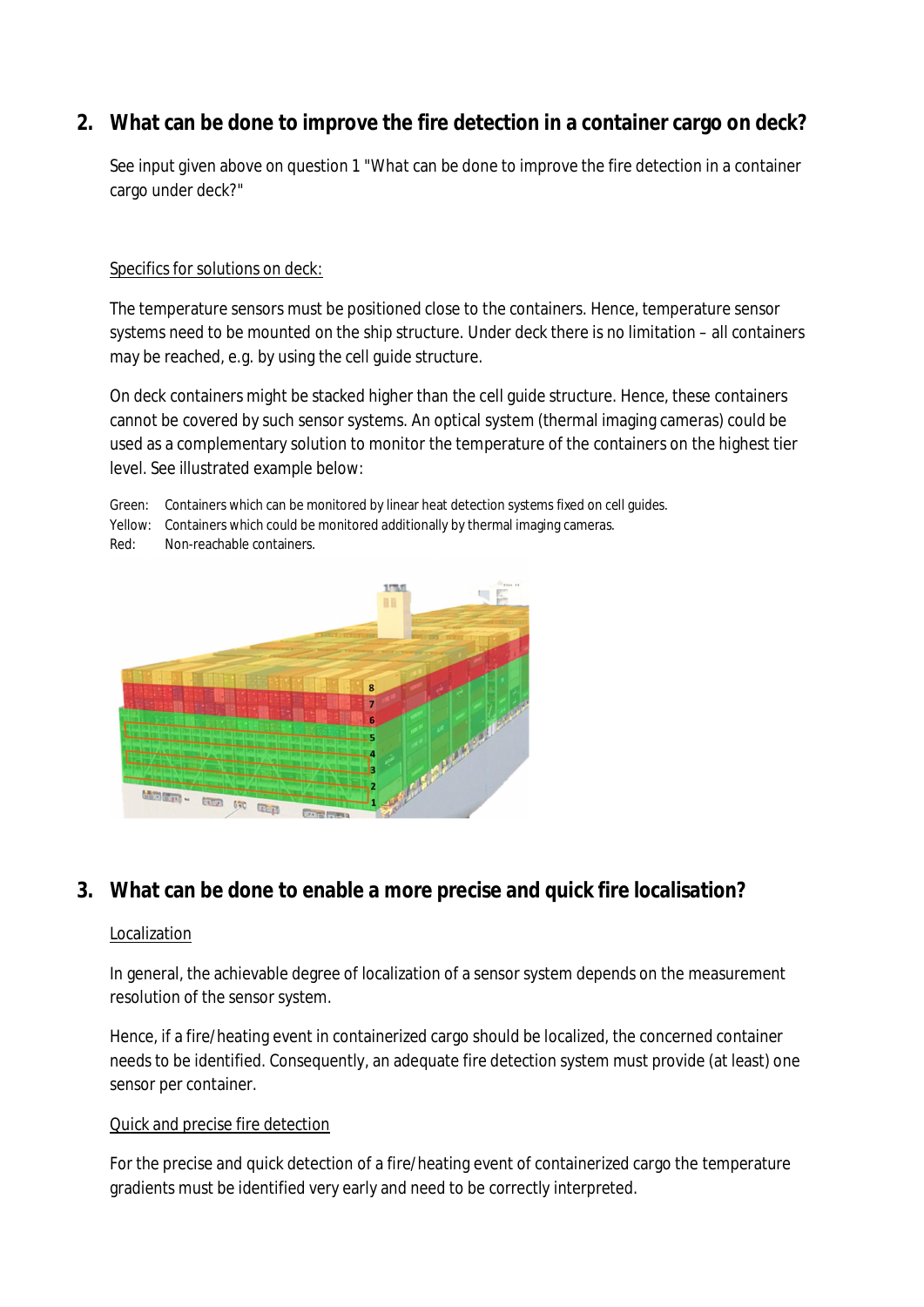This can be achieved by:

- Adequate data resolution and real-time analysis Measurement by all sensors at least every 5 seconds. The analysis needs to be conducted continuously in real-time ("live-analysis").
- Energy flow analysis

If the temperate of one container rises (temporal gradient) it must be compared to the temperatures of the adjacent containers (spatial gradients):

- If an adjacent temperature is higher, then there is no fire/heating event in the observed container. In that case the energy flows in from the outside and might be caused e.g. by the sun, heated fuel, other heat sources or a fire in an adjacent container. See illustrated example below:



- If the temperature of the observed container is higher than the temperatures of the adjacent containers, there is definitely a fire/heating event in the observed container and an alarm shall be triggered. See illustrated example below: